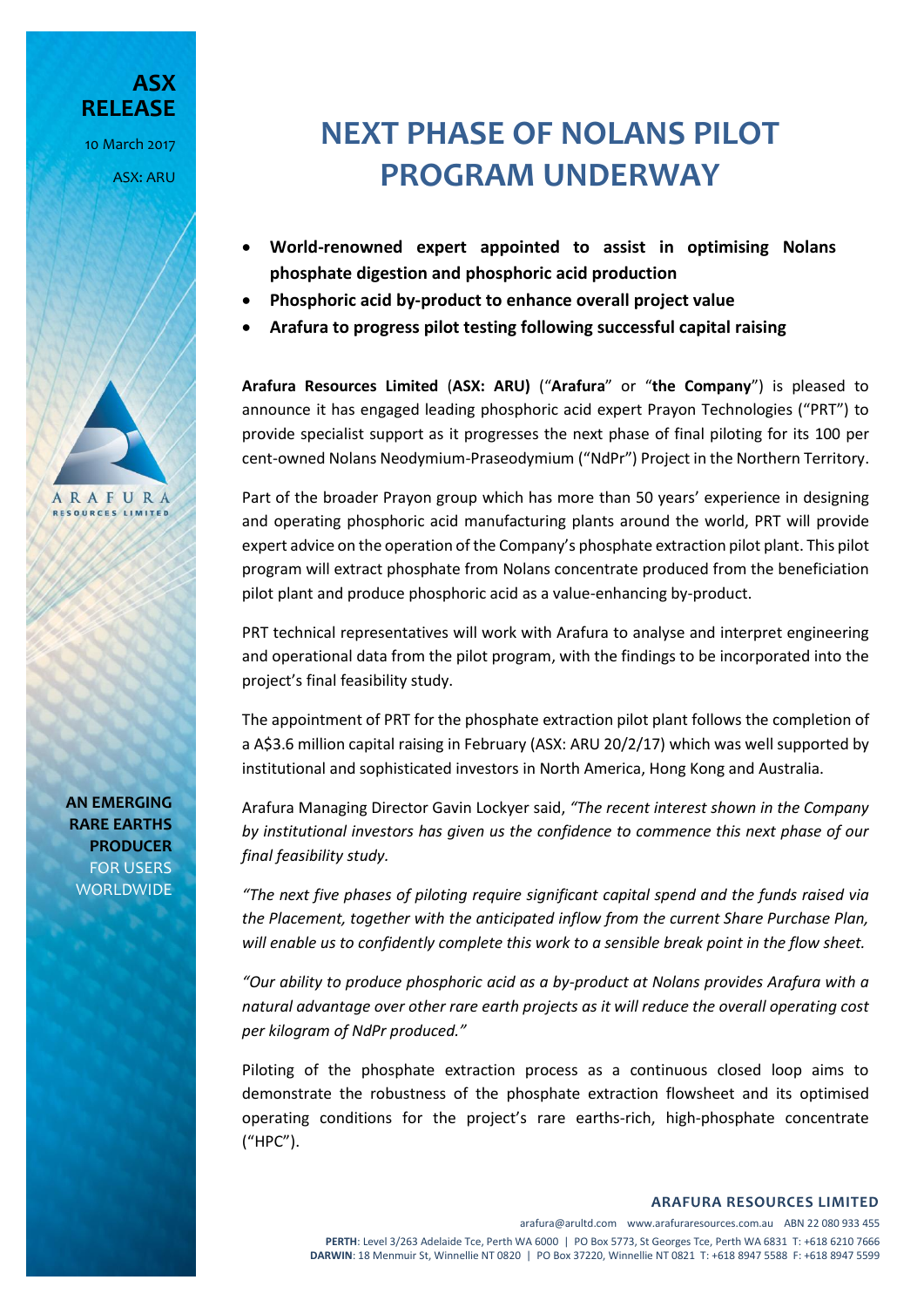

The flow sheet for the phosphate extraction circuit, which is part of the project's Extraction Plant, is illustrated in Figure 1.



**Figure 1: Phosphate Extraction Circuit**

Nolans HPC leached in phosphoric acid produces pre-leach residue and, following filtration, a rare earth phosphate precipitate is also recovered. The current (Phase 2) and subsequent phases of the Nolans pilot program are shown in Figure 2.



**Figure 2: Nolans Pilot Program** Each phase is operated on a continuous basis